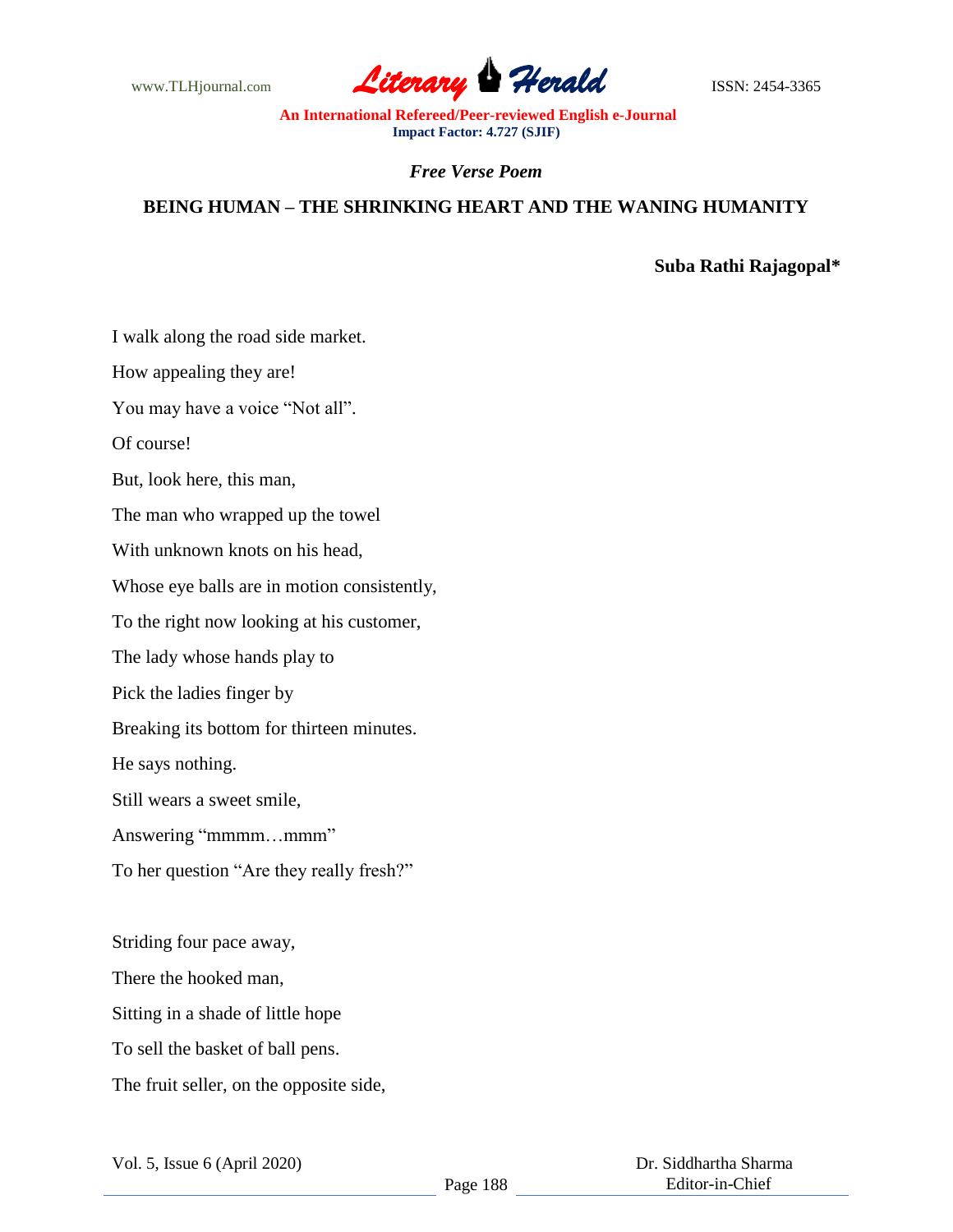

To my right, covers his fruits To save it from mosquitoes kissing. The lady with coolers on her head Passes him a while Hits a basket of fruit; He and I hurry to pick it, he shouts in vain, "She could have at least turned back, a sign of sorry". People act like they are blindfolded. Nobody really bothers us in this Classy world except some pity looks.

The man with the decent tucked

White shirt asks him the price of the fallen apples.

The seller says, "It is 120/kg sir. It is fresh sir."

"No. I can give you 180 for 2kg apples",

Says the man dabbing his brow point.

The seller takes the polybag gazing me in despair.

The decent dressed man,

Giving the card to the seller to swipe it.

Laughing at his digitalized

Brain, the seller says,

"Sir, please get the change for

Two hundred rupees,

Or then, leave the apples here".

Turning to the other side where A lady barks at the man to bargain.

Vol. 5, Issue 6 (April 2020)

 Dr. Siddhartha Sharma Editor-in-Chief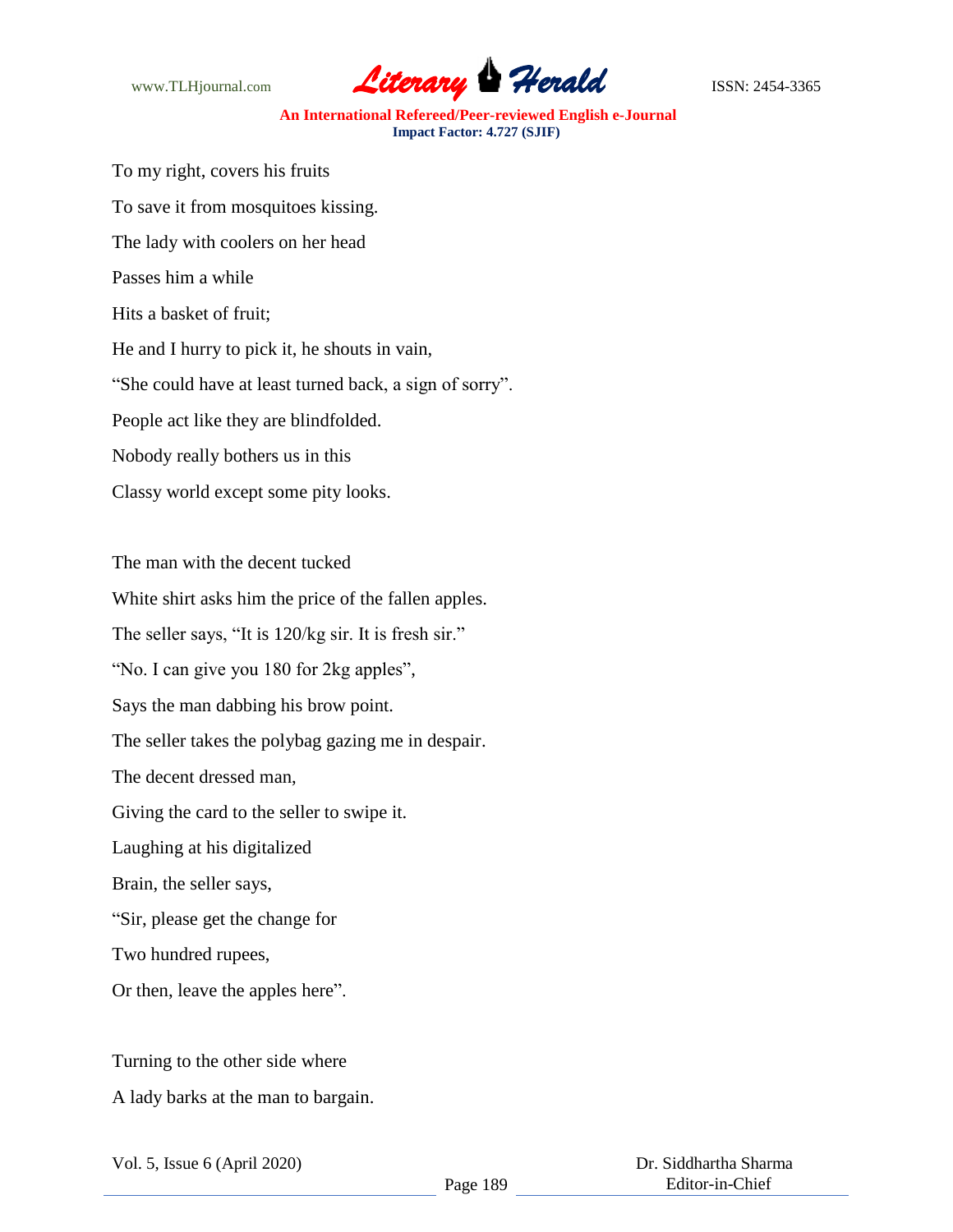

I cross her over,

Those words drip into my ears,

"No, No, I can't take it besides this rate!"

She bargains the onion for which the seller will get five rupees profit.

## Waning Humanity!

We pick the bar coded products in the malls and bazars,

Without reading its back and front covers,

Not concerned

About its manufactured and expired dates

To buy the franchised branded

Products which live in the AC room 24/7.

If you get confused about what to buy,

You can immediately hear, this "How can I help you mam?"

With the artificial smile,

The working men and women buzz around you like an

Advertisement of Colgate.

Once everything is done,

The trollies are filling with CGSTs and SGSTs heavily.

We stand in a queue to pay the bill

Where our mind will urge to search one more last product

While the billing counter is playing with the smart cards.

We cannot bargain here.

We cannot yell at them. Isn't it classy?

You may now hit with a question,

"Why do we bargain as they are providing offers and bonus cards?"

|  |  | Vol. 5, Issue 6 (April 2020) |  |
|--|--|------------------------------|--|
|--|--|------------------------------|--|

 Dr. Siddhartha Sharma Editor-in-Chief